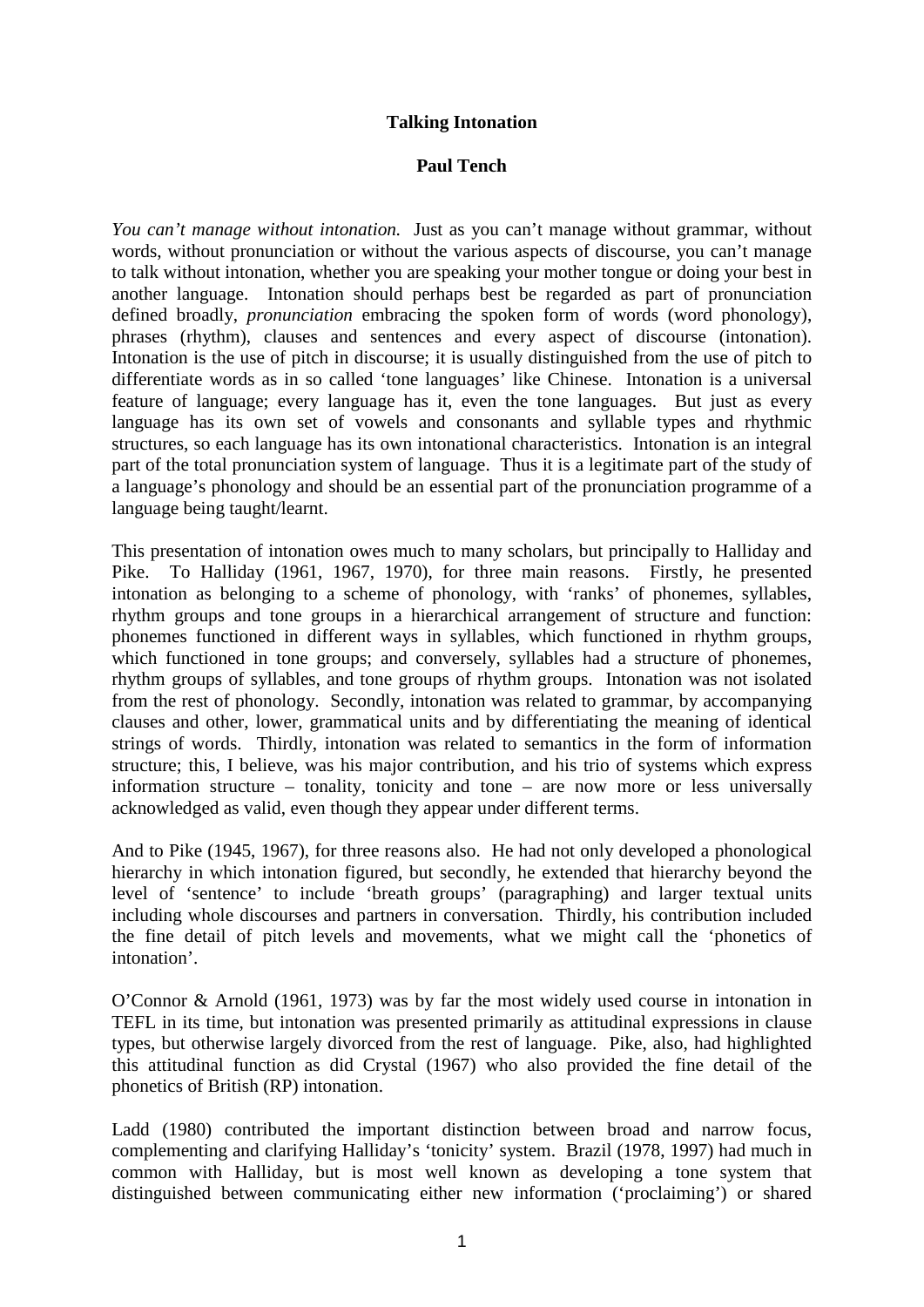knowledge ('referring'). However, for me, his most valuable contribution was not that, but the notion of 'key' and 'pitch sequences'. These notions added significantly to Halliday's presentation. Barbara Bradford's article in this issue provides a fuller picture of Brazil's description.

In my own work, I developed in the 1980s the distinctions between six separate functions of intonation in English discourse but did not publish until 1990 (Tench 1990) and was gratified to find similar, but not entirely overlapping, distinctions in Brown, Currie & Kenworthy (1980), Couper-Kuhlen (1986) and Crystal (1997).

I must confess that I do not feel any particular debt to the generative phonology tradition, as it seemed fixated on syntactic structures treated as tokens in isolation, or in contrast, but entirely removed from discourse. ToBI was a notable enhancement of it, but nevertheless lacked the capacity to embrace the breadth and depth of Halliday's, Pike's, Crystal's, Brazil's and Couper-Kuhlen's comprehensive presentations of intonation.

### **Functions and Forms**

Intonation performs six different functions in English discourse; five of these are common to all languages. I will present each of these functions and gradually introduce the forms involved in tonality, tonicity and tone. A full summary appears in the detachable centre fold, the poster entitled **Intonation Information**.

### *Communicative function*

Imagine a quiz; and imagine people's intonation as they respond to the questions. What would you answer to the question *Which country has the largest population in the world?* ? If you know, and feel sure of your knowledge, you are likely to say

•  $\langle$ China (with a falling tone)

If you are not sure, you will probably feel the need to ask, or at least to guess, and say

•  $/China$  (with a rising tone)

The fall indicates the speaker's knowledge and is thus typical of statements. The rise indicates the speaker's lack of knowledge, and their need to ask someone who they believe does have the knowledge; it is thus typical of yes/no questions. Here is another pair of possible answers:

- it's  $China \isnt$  (fall on tag)
- it's  $China /isnt$  it (rise on tag)

(NB We now begin to ease away from written punctuation, to focus on (spoken) intonation.)

| The falling tag indicates: | "I know, and I expect you to confirm".                        |
|----------------------------|---------------------------------------------------------------|
| The rising tag indicates:  | "I think I know – but I'm not sure – and so I'm asking you to |
|                            | confirm".                                                     |

The fall is part of the (spoken) statement, as in 'full' sentences: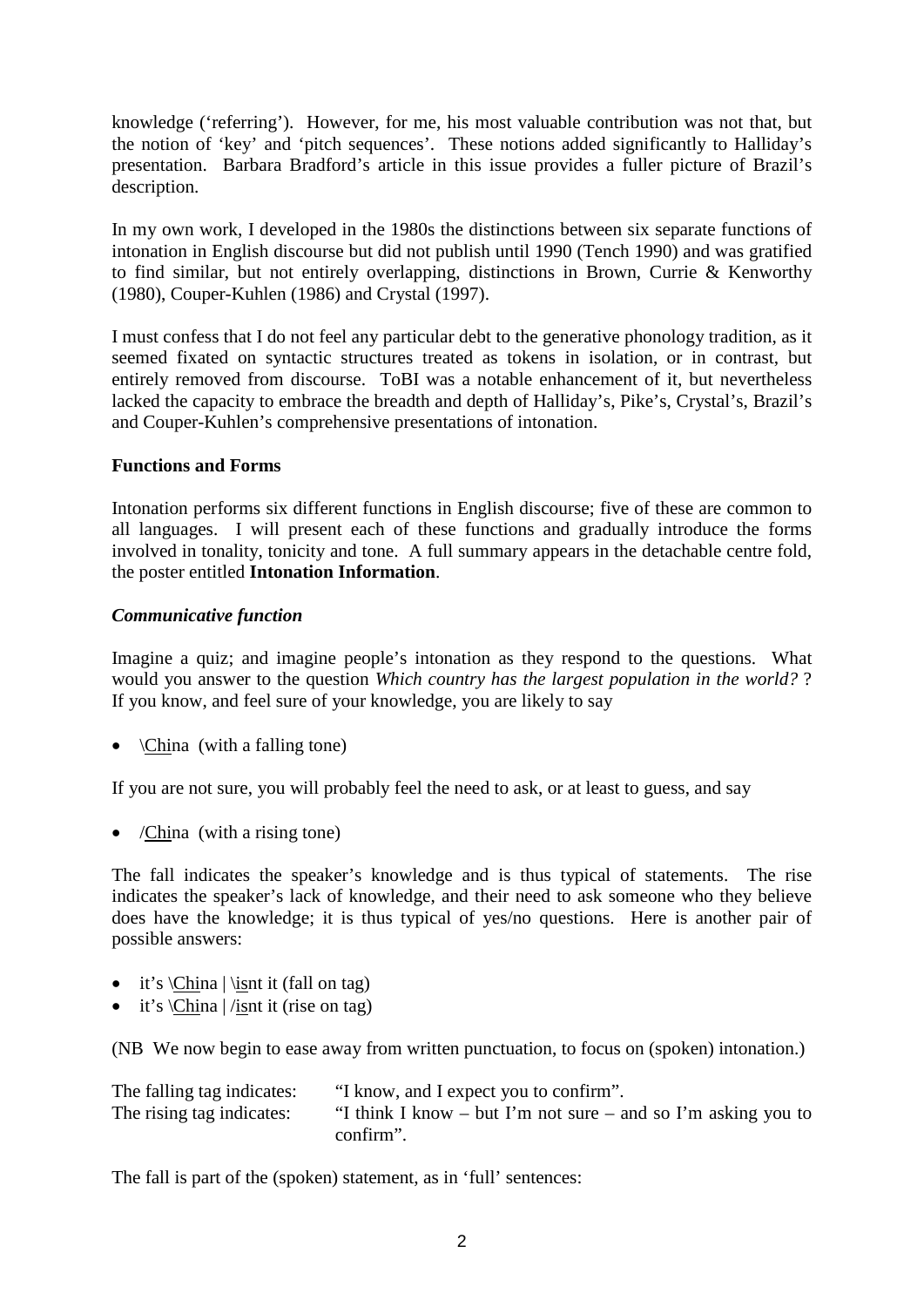• the country with the largest population is  $\text{China}$ 

And the rise is part of the (spoken) *yes/no* question likewise:

• is China the country with the largest population in the /world

A rise has a similar effect when accompanying a declarative clause:

• China s got the largest population in the /world  $(= "Is that what you said/what you're$ claiming?")

And likewise, a fall may accompany an interrogative clause:

• is China the country with the largest population in the \world  $(= "I am expecting you to$ answer "Yes", a 'conducive question', or  $=$  "I think that was your question", a 'repeat question')

Falls and rises communicate different states of knowledge and therefore have different discourse functions ('speech acts'). In English *wh*-questions are usually accompanied by falls indicating that the speaker knows that at least part of the proposition is valid:

- which country has the largest popu  $\latation$  (= "I know there must be one country that does")
- what  $\hbox{happened} (= "I know something happened")$

These *wh* interrogatives could also be accompanied with rises:

- which country has the largest popu /lation  $($ = "Was that the question you were asking?", a 'repeat *wh*-question')
- /which country has the largest population  $(=$  "Which country did you say?", 'echo question')

The communicative function is not only about the communication of knowledge; it is also about power over other people's actions. A fall indicates the speaker's **dominance**: they know and say, or they have power and tell. The difference between a command and a request, for example, is that if the speaker feels that they have power, they expect to be able to tell someone to do something and will expect them to do it (a 'command'); but if the speaker feels that they do not have power, they can ask for something to be done, but they allow the other person to decide whether to do it or not (a 'request'). Consider the difference between

- I want you back by  $ten$  (= command)
- can you be back by /ten  $(=$  request)

and then between

- be back by  $ten$  (= command)
- be back by /ten  $(=$  request)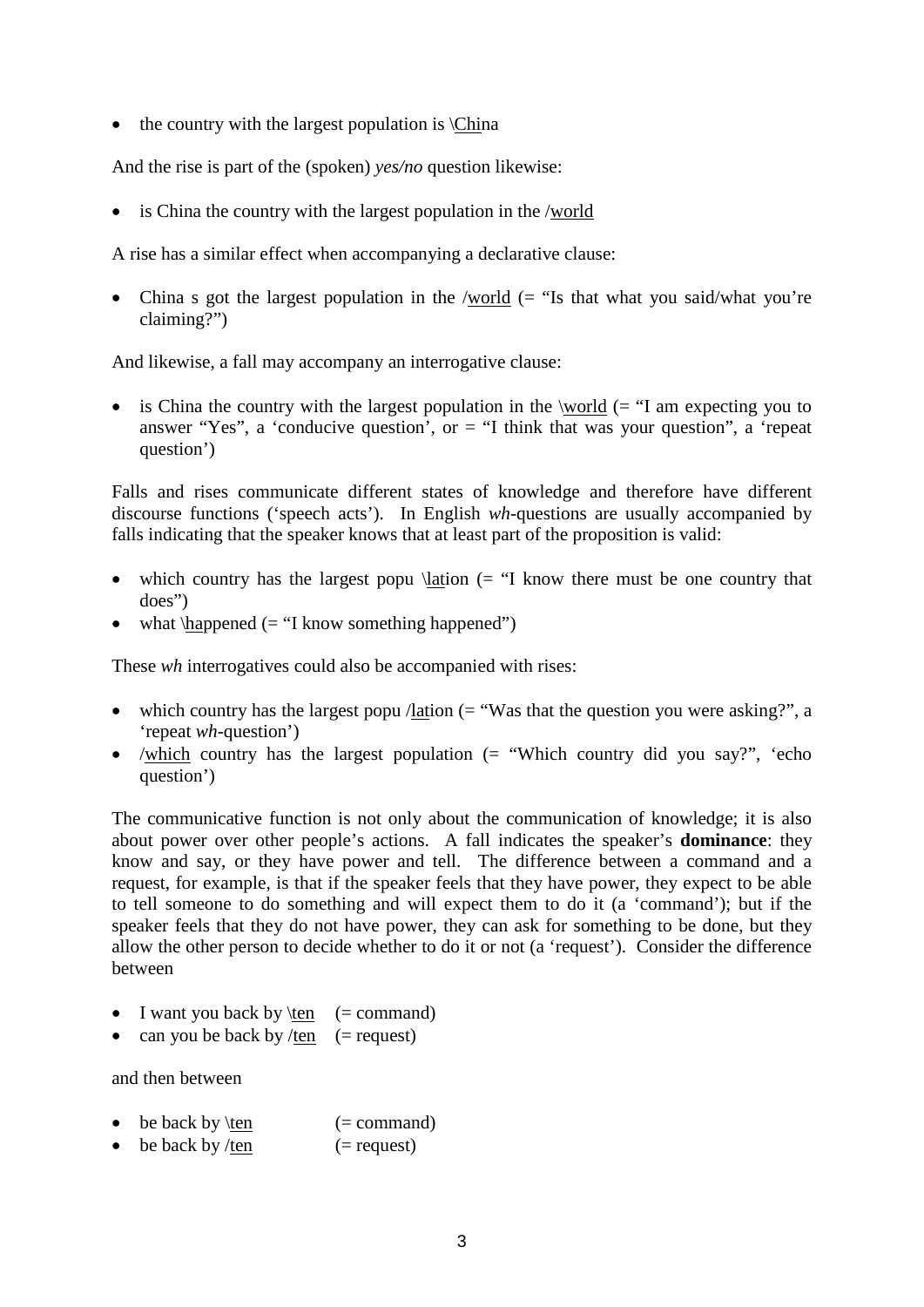The rise indicates the speaker's **deference** to the knowledge that they presume the addressee has as in *yes/no* questions, or to the right that the addressee has to make the final decision. Consider the following similar contrasts:

- dont argue with your  $\text{inter}$  (= prohibition)
- dont argue with your /mother  $(=$  plea)
- come  $\setminus$  come  $\setminus$  come  $\setminus$  come  $\setminus$  come  $\setminus$  come  $\setminus$  come  $\setminus$  come  $\setminus$  come  $\setminus$  come  $\setminus$  come  $\setminus$  come  $\setminus$  come  $\setminus$  come  $\setminus$  come  $\setminus$  come  $\setminus$  come  $\setminus$  come  $\setminus$  come  $\setminus$  come  $\setminus$
- come /on  $( = coaxing)$
- you should check your  $\wedge$  (= advice)
- you could check your /watch  $($  = suggestion)
- I will be back by  $ten$  (= promise)
- I will be back by /ten  $(=$  offer)
- $\wedge$  (= threat)
- /watch it  $( = \text{warning})$

Finally, the communicative function impinges on social interaction. A fall indicates the speaker's dominance in expressing their own feelings, while the rise indicates their deference in consideration of the *addressee's* feelings. Consider the simple difference between:

- good \morning
- good /morning

The first sounds a little formal, and the second much more friendly  $-$  it is as if the greeter is thinking more of the effect of the greeting on their addressee than on themselves. Knowles (1987: 195) provided a similar explanation for

- \thank you
- $\bullet$  /thank you

Further examples of social interaction, and fuller explanations of speaker dominance and deference in knowing the validity of a proposition, and in assigning power are to be found in Tench 1996: 91-105.

#### *Attitudinal function*

Return to the quiz. There are more ways of giving the answer than the two so far given. Instead of using a simple, plain ('neutral') fall or rise, a speaker could indicate to the addressee something of their *attitude* about the information. (*Which country has the largest population in the world?*:)

 $\bullet$   $\Delta$  China

The high fall indicates 'strength of feeling', in this case a strong assertion ("Of course!") A low fall would indicate 'mildness':

•  $\overline{C}$  China (= "Everyone knows that")

In both cases, the speaker uses the fall to express their dominance (they know and say), but adds a new dimension of meaning, namely attitude. The type of fall expresses a level of personal involvement or commitment (strong, or mild) to the information being given.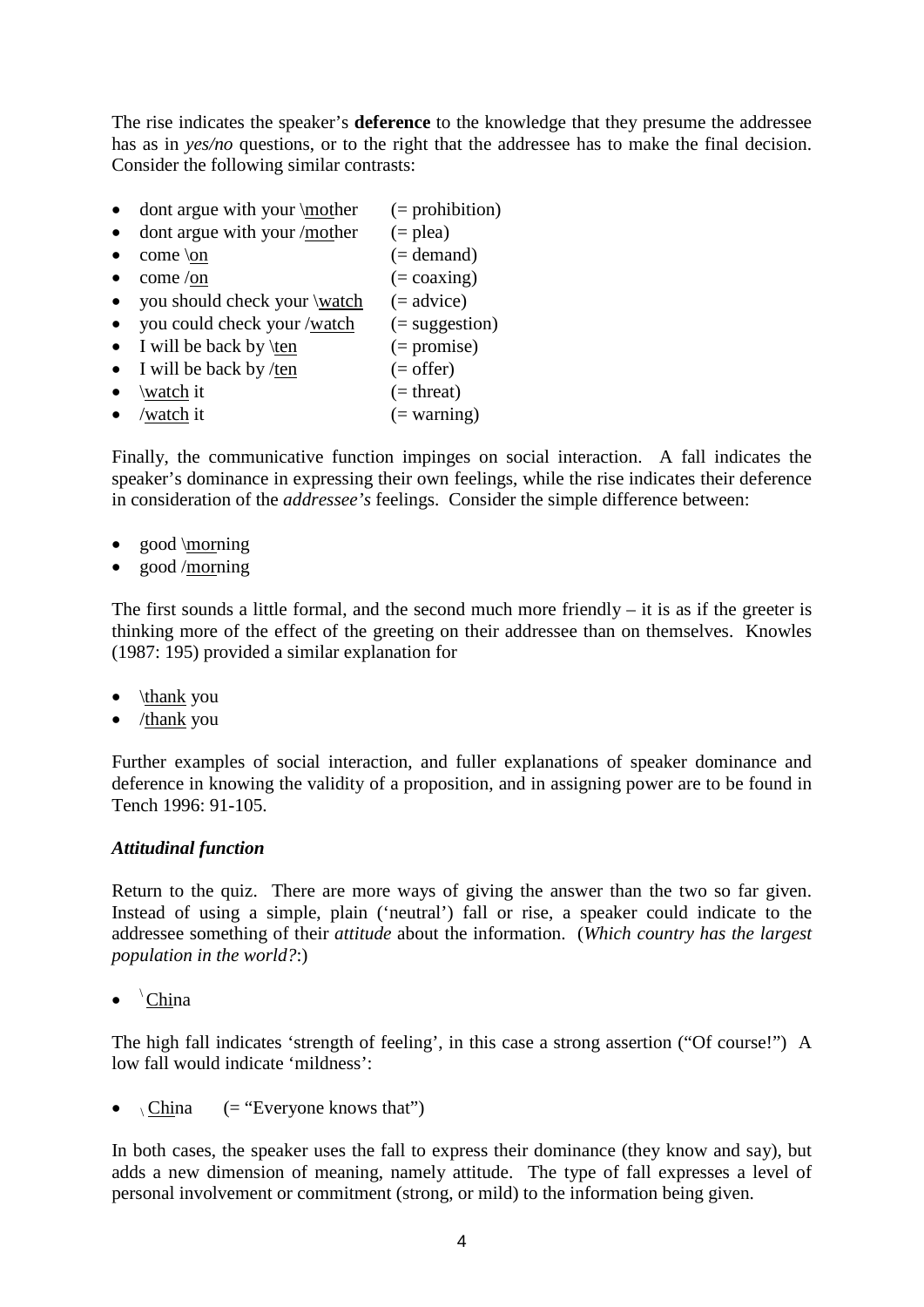Similar variation occurs with rises. The sense of uncertainty or guessing is increased with a high pitched rise:

 $\bullet$   $^\prime$  China

With a low pitched rise, the speaker expresses mild deference, which will be interpreted as non-committal, or uninterested:

 $\bullet$  / China

The sense of strength/mildness is felt also in the cases of authority over people's action and in social interaction. Say all these examples are commands and requests with high and low varieties of falls and rises and consider the effect:

- I want you back by  $\tan \left( = \text{``By ten, do you understand''}, \text{strong} \right)$
- I want you back by  $\iota$  ten (= "As you already know", mild)
- can you be back by  $'ten (= "By ten, if at all possible", more tentative request)$ </u>

```
• can you be back by / ten (= "Not really bothered, but ten would do", non-committal)
etc
```
- good \morning  $($  = formal, with extra effort to sound that you mean it) • good morning (= speaker's own feelings, but little of it) •  $\cos^{-1}$  morning  $($  = very friendly)
- good / morning  $(=acknowledgement of addresses, but little interest)$ etc

In English, there is also a stronger expression of attitude than the high fall, and that is the rise fall. The pitch of the voice rises to the high pitch level of the high fall and then completes the fall. This extra intensive tone usually accompanies exclamatives like

- of  $\wedge$  course it is
- thats  $\wedge$  right
- $\bullet$   $\land$  well

The expression of attitude might also be heard in variations of pitch *before* the tonic syllable (or nucleus; the tonic/nucleus has been marked by underlining so far). The section *before* the tonic is usually called the 'pre-tonic segment', or the 'head'. So, for instance, the pretonic/head might be pitched higher than usual, giving a sense of insistence to a statement

• China is the country with the highest population in the \world

For the full range of pretonic variations, consult the centre fold **Intonation Information** and Tench (1996: 128-137).

The communicative and the attitudinal functions received the main attention in the older traditions of Jones (1964), Gimson (1989), O'Connor & Arnold, and Pike, but Halliday drew particular attention to what might be considered to be a more fundamental function, that of organizing the information in a message.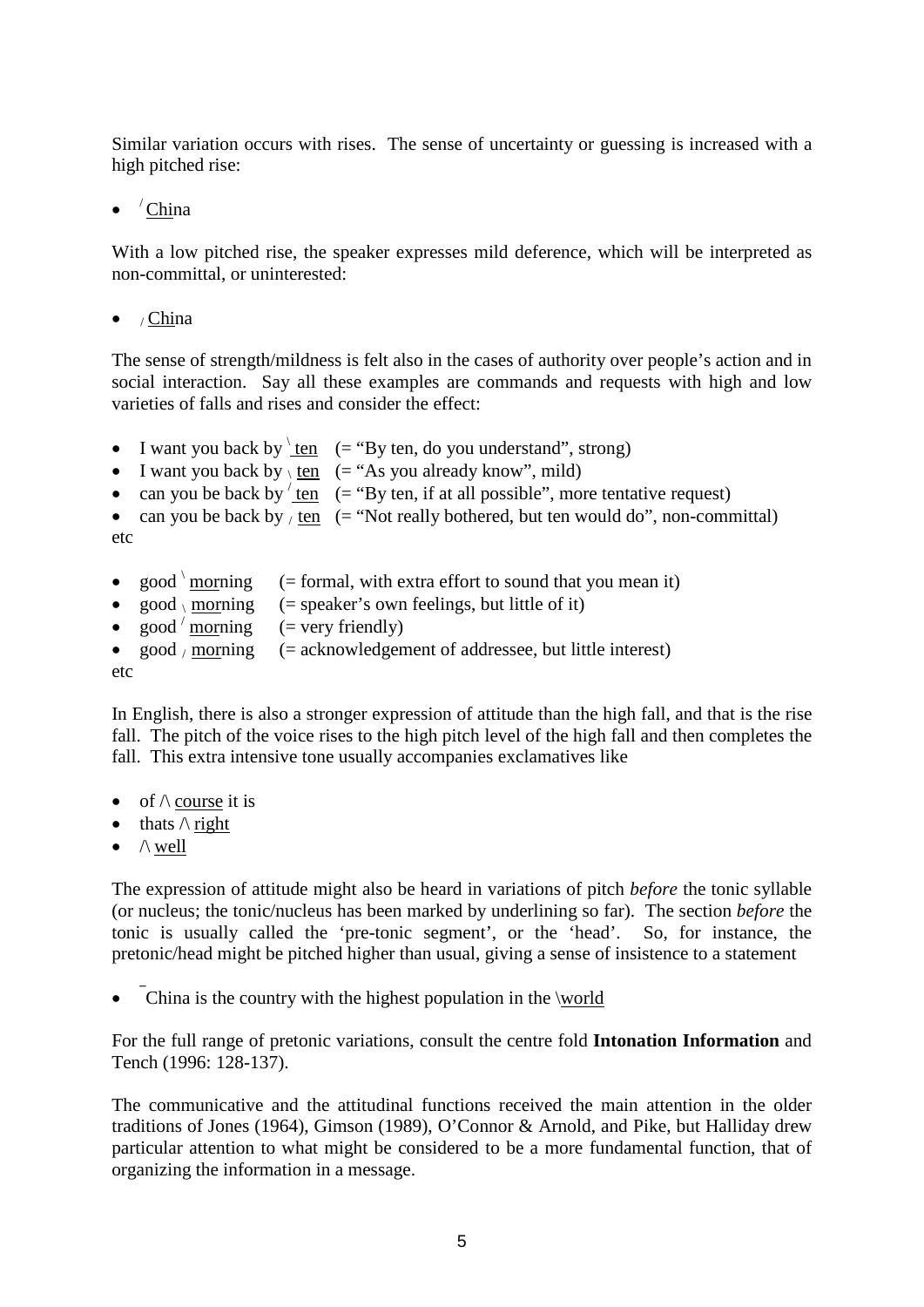# *Informational function*

If you have something to say, you have to decide how best to manage all the information you intend to give, in such a way that you indicate to the addressee

- i) how many pieces of information you have
- ii) whether all the information you have is new, or whether some of it is already known
- iii) what is of primary or secondary importance
- iv) whether one piece of information is dependent on another for full understanding
- v) whether some if it can be left unsaid but implied, and
- vi) when a piece of information is being highlighted

When we have something to say, it may be brief and contained in a single unit of intonation ('tone unit'/'tone group'). But most often, what we have to say will take a bit of time, and a message, our 'discourse', will be composed of a series of intonation units. Consider the following introduction to a talk:

• the capital of Wales is Cardiff | and Cardiff has been celebrating this year | its centenary as a city | and its jubilee as the capital | Cardiff became a city in nineteen o five | and a capital  $|$  in nineteen fifty five  $|$  and that  $|$  is why IATEFL is here this week  $|$ 

The discourse – any discourse – will be segmented into a sequence of units of information (unless there is only one unit). This segmentation is called **tonality**. Tonality, the segmentation of discourse, marked by  $\vert$ , represents the speaker's management of the total message into separate pieces of information. In other words, a unit of intonation holds a unit of *information*. The information is 'encoded' in units of grammar, and so, very typically, a unit of information contains a whole clause or a significant element of clause structure.

Notice how there is a very significant tie up here in phonology, grammar and semantics. The design of a clause is to represent the information about what happened to something/someone, or what happens to be the situation with something/someone. Hence, clauses have subjects and predicates, and predicates have verbs which are either followed by a complement or a direct object and possibly an indirect object, or by no kind of object at all. The design of any clause represents our perception of a happening or situation – one piece of information. Thus, typically, a piece of *information* is encoded on a single *clause* which is itself pronounced as a single unit of *intonation*.

In the example above, *the capital of Wales is Cardiff* and *Cardiff became a city in 1905* are cases of 'neutral tonality', that is, one piece of information in one clause pronounced as one unit of intonation. The clause *and Cardiff has been celebrating this year its centenary as a city and its jubilee as the capital* is too long to be pronounced as a single unit of intonation, and so the speaker organizes it as three separate pieces of information, as indicated. The usual maximum length of an intonation unit is five stresses ('beats'), whereas this clause has seven.

There are in that discourse two other cases of clauses being split up into more than one intonation unit, even though they contain less than five stresses. These cases demonstrate that tonality is a **system**, that is, we can make choices in the way we segment discourse. The clause *and a capital in 1955* (with *Cardiff became* understood) could easily be pronounced as one intonation unit: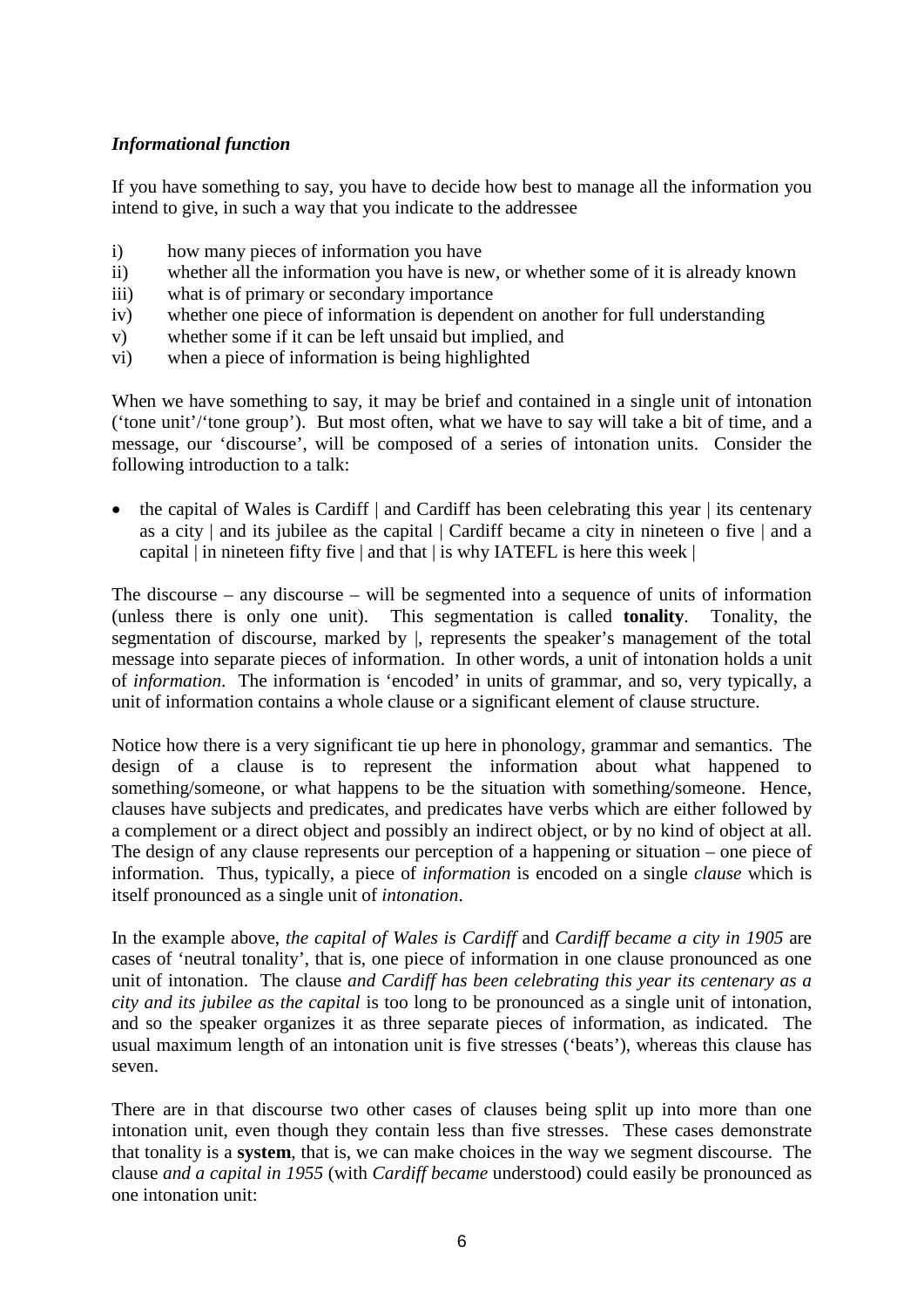• | and a capital in nineteen fifty five |

But the speaker chose not to present this information as one piece, but as two: he decided to draw attention to *a capital* by giving it its own intonation unit in order to make the contrast to *a city* plainer.

The other case is *and that is why IATEFL is here this week*. It is one main clause: *that* is subject; *is* is the verb, and *why IATEFL is here this week* is the complement (in this case, the 'attribute' of *is* - and thus a subordinate clause within the main clause). As a single main clause, it could easily have been pronounced as one intonation unit:

• and that is why IATEFL is here this week |

But, again, the speaker chose not to do so. He decided to present this information as two pieces, not one. He wanted to highlight the subject by giving it its own intonation unit and, as we shall see, its own special tone.

To summarize, tonality is the segmentation of discourse into a sequence of intonation units, each with a usual maximum of five stresses; the intonation units represent units of information which are typically encoded in clauses. However, tonality is also a system of choices available to the speaker for the organization ('management') of information into as many pieces as they perceive it (see Tench 1996, ch 2). We shall also see later, that tonality disambiguates cases of identical wordings that have different grammatical structures and thus different meanings.

The second system we have for organizing our information is **tonicity**. Tonicity is the location of the most prominent word (or, even, syllable) in each intonation unit and causes a significant movement of pitch. Its function is to indicate what is new and what is not new information in each intonation unit. The most prominent word/syllable is called the tonic (or 'nucleus') and it usually occurs as the final lexical item in the intonation unit. Listen to that bit of discourse again and note where the tonics occur:

• the capital of Wales is Cardiff | and Cardiff has been celebrating this year | its centenary as a city | and its jubilee as the capital | Cardiff became a city in nineteen o five | and a capital  $|$  in nineteen fifty five  $|$  and that  $|$  is why IATEFL is here this week  $|$ 

You will see that in seven cases out of nine, the tonic is the final lexical item in the intonation unit. So high is this rate - approximately 80% in any kind of English discourse - that the case of the tonic on the final lexical item is known as 'neutral tonicity'. And there is good reason why this is so in English. In the vast majority of units of information/intonation, new information follows on after old (already known or 'given', not new) information, just as 'rheme' follows 'theme'.

Look at the transcript above. Everything can be considered 'new' in the first unit, but in the second, *Cardiff* is 'given' (the theme) and what is new is *has been celebrating this year* (the rheme); the next two units are treated as 'all new'. In the fifth unit, *Cardiff became a city* is given, and *in nineteen o five* is treated as new. In the following unit, there is only one lexical item, and although it has been used already, it is treated as new in the sense it is now being used for a new purpose, contrast. Now follows an intonation unit where the tonic is shifted away from the final lexical item, because *five* is a direct repeat. And the next unit contains no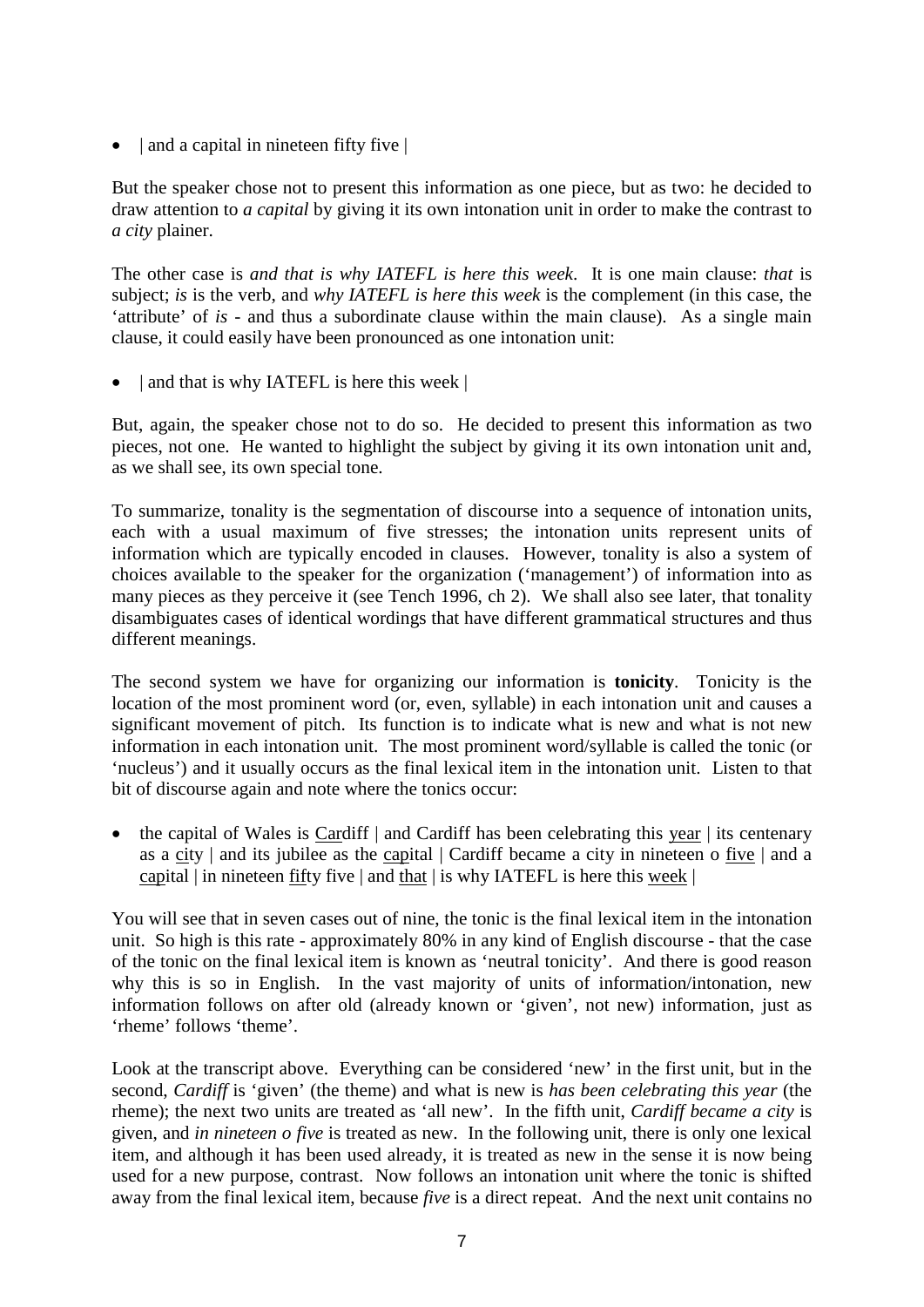lexical item at all; *that* is highlighted and so takes the tonic. The final unit returns to 'neutral tonicity'.

Tonicity, like tonality, is a system, because despite the high rate of 'neutral tonicity', a speaker does *not have* to choose it. A non-final lexical item can be chosen, or a grammatical ('non-lexical') item. That gives the speaker the option of how to organize the information within an intonation unit into 'new' and 'not new'.

If all the information in an intonation unit is new, then that is known, following Ladd (1980), as 'broad focus'. Broad focus is found in a number of the units in that bit of discourse. If some of the information is already known (that is, 'given', 'old', 'not new') within an intonation unit, the remaining new information has 'narrow focus'.

We have stated above, that 'given' information usually precedes new, as it does in most cases of our bit of discourse. But just occasionally that is not the case as in *in nineteen fifty five*; here, *in nineteen* and *five* is 'given', and only *fifty* is new: *fifty* thus has narrow focus. (Whether the focus is narrow or broad, the tonic always marks the end of the new information.)

Try this little exercise.

- but I saw him yesterday in the library (neutral tonicity; narrow focus: *him* must be given)
- but I saw him yesterday in the library ('marked tonicity': *him*, *in the library* is given)
- but I saw him yesterday in the library ('marked tonicity': *him yesterday in the library*
- is given)
- but I saw him yesterday in the library ('marked tonicity': *seeing him yesterday in the*

(Any other possibilities?)

*library* is given)

The third system in the organization of information is **tone**. Remember: tonality handles the matter of how many pieces of information the speaker has in mind, and tonicity the matter of new and given information and broad and narrow focus. Now, tone handles the other matters: primary and secondary information, 'dependent' information and implied and highlighted information. Tone is the contrastive movement of pitch on the tonic.

Tone contrasts have already been introduced as indicating speaker dominance or deference in the communicative function of intonation, and types of attitude. As we shall now see, it is also involved in expressing these few factors in a speaker's management of the information they give. Back to our little bit of discourse and listen for the pitch movements on the tonics of each intonation unit.

• the capital of Wales is  $\setminus$  Cardiff  $\vert$  and Cardiff has been celebrating this / year  $\vert$  its centenary as a / city | and its jubilee as the  $\langle$  capital | Cardiff became a city in nineteen o / five | and a  $\vee$  capital | in nineteen \ fifty five | and  $\vee$  that | is why IATEFL is here this \ week |

You will hear 4 falls, 3 rises and 2 fall-rises; they each have different meanings. The fall indicates not only a statement, but also a statement with major information, as in the first unit. The second unit also contains a statement, but the rise on *year* tells you that this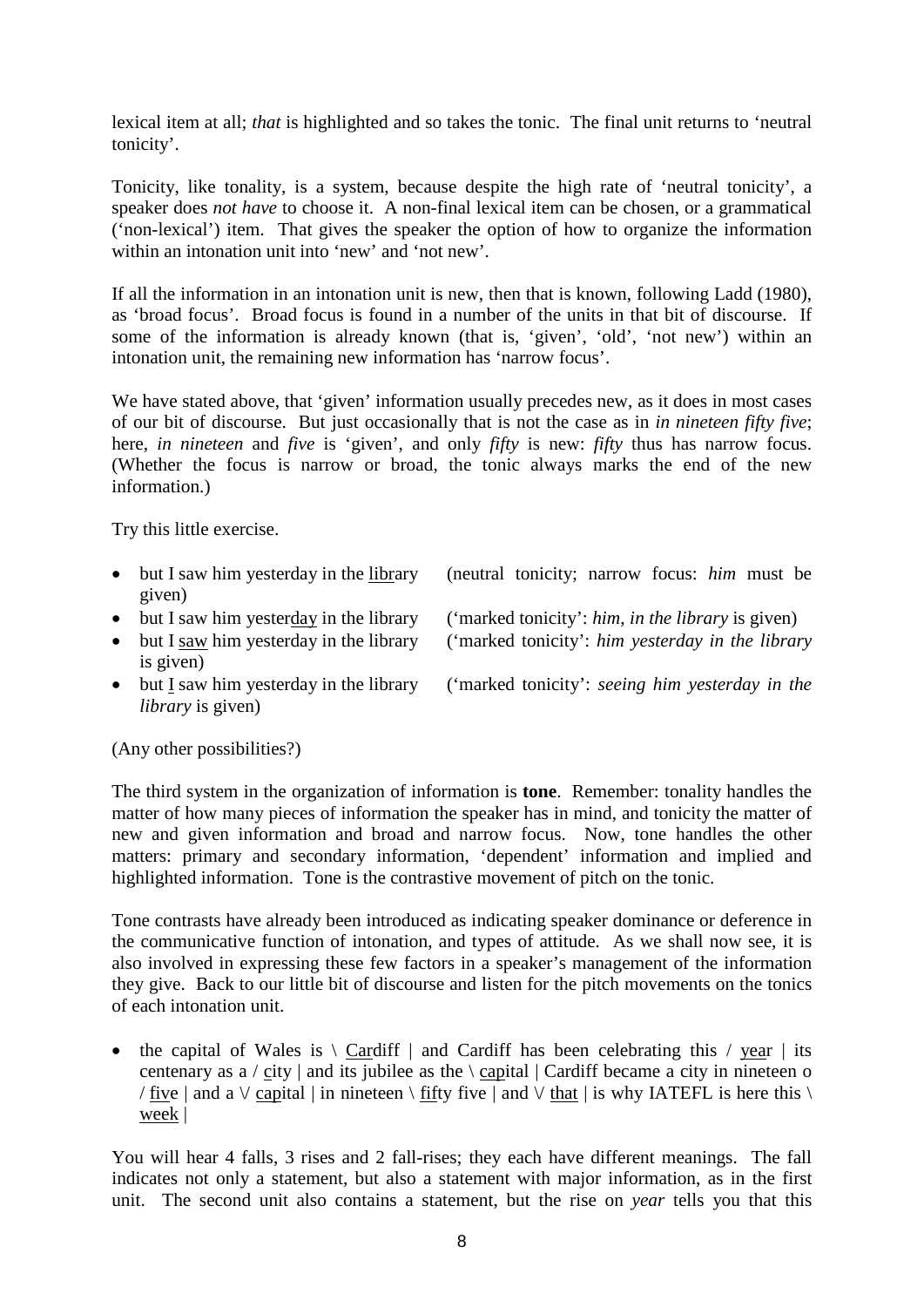information is not complete; the full understanding of this information depends on other information to come. Now, further information does come in the next unit, but since that too is marked by a rise on its tonic, that information is also indicated as incomplete. Then, more information follows but this time with a fall which indicates major information completing the build up of the preceding 'dependent' information. Falls for major, independent, 'completing' information; rises for dependent, incomplete information.

The next unit is accompanied by a rise signalling that it is incomplete, but it is followed by a unit with a fall-rise tone. The fall-rise has two functions: it either indicates that extra information is implied, or that a theme is being highlighted. In this case, the speaker has chosen to use the fall-rise as implying a contrast, as if he is saying "Take note of *capital* as I am contrasting it with *city*". He doesn't say that in words, but he implies it through intonation. The following unit has a fall, completing the build up of intonation.

The next unit *and that* is also accompanied by a fall-rise. The word *that* is the theme of that whole clause, and the speaker has chosen to highlight it; he draws attention to the reason, given already, why the conference is being held in Cardiff at this time. The final unit has a fall completing the build up with major information.

Tone provides the speaker with choices about the status of each piece of information (Tench 1996:80): what is major, what is incomplete ('dependent'), what is implied but not stated, and what is highlighted. Also what is minor. Look at the second unit again; it could easily have been pronounced as

and Cardiff has been  $\backslash$  celebrating  $\mid$  this / year  $\mid$ 

In this case, the speaker would be choosing to present the *celebrating* as the major information, but what then about *this year* – especially if it had *not* been followed by anything else? The speaker also wishes to give some prominence to this information, but does not want to detract from the attention given to *celebrating*. So he would be choosing to give primary attention to *celebrating* and merely 'secondary' attention to *this year*, and does so by giving it a rise immediately after the fall. Here are some other examples of major information being followed by 'minor' information

- we might well come back to \Wales | for our /holidays |
- Cardiff was much \nicer  $\parallel$  than I ex /pected
- so we might come  $\backslash$ back here | next /year |

Minor information always follows major information and usually takes the form of a prepositional phrase or a short subordinate clause – it is, after all, *minor* information.

The full system of choices in information status is: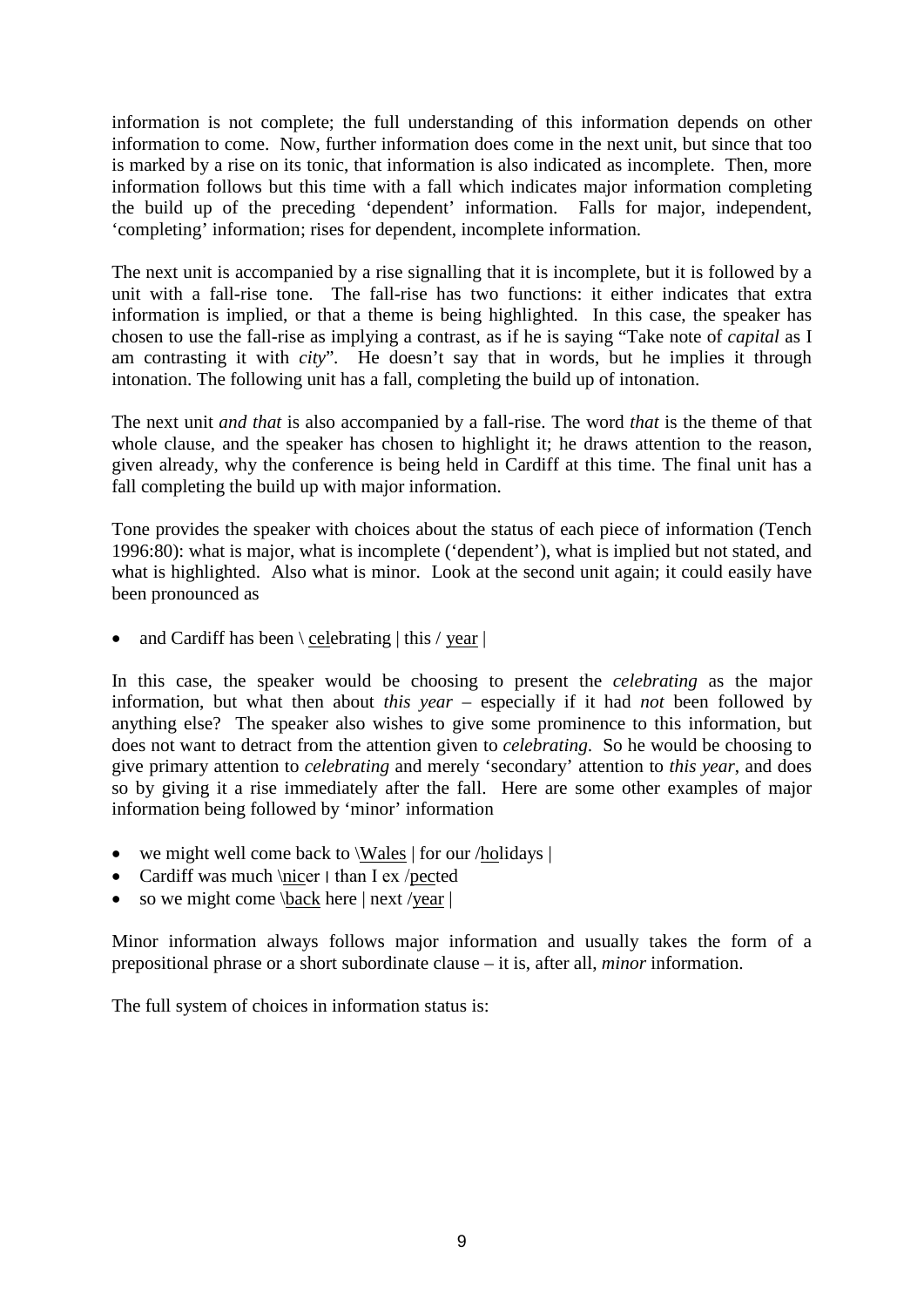|                  |     | major             |
|------------------|-----|-------------------|
| non-final $/$    | $=$ | incomplete        |
| final $\sqrt{}$  |     | minor             |
| non-final $\vee$ | $=$ | highlighted theme |
| final $\vee$     |     | implied           |

Now try this exercise

- but I saw him yesterday in the  $\lfloor \frac{\text{library}}{\text{major}} \rfloor$  (major)
- but I saw him yester  $\langle$  day | in the \library | (incomplete followed by major)
- but I saw him yester  $\day \mid$  in the /library  $\mid$  (major followed in minor)
- but  $\sqrt{I}$  | saw him yesterday in the  $\langle I \rangle$  library (highlighted theme followed in major)
- but I saw him vesterday in the  $\lor$ library (other information implied)

Incidentally, a speaker would only use the fall-rise to imply additional information if they felt sure that the addressee would recognize what that additional information would be. Different situations would suggest different implications, but the addressee must be able to perceive it – otherwise, misunderstandings will develop (as, no doubt, has often happened!). Think of the range of possible implications, in different situations, of the following statement:

he s got lots of  $\gamma$ money  $\gamma$  ("but he's not very generous"; "he hasn't got anything else"; "I wouldn't think of marrying him"; "we should invite him to join us"; etc, etc, etc .....)

One final point. People do not usually have a problem in recognizing the meaning of a rise despite its range of uses. Rises for incomplete information are (eventually) followed by a unit with a fall; rises for minor information follow a fall very closely; rises for questions are quite independent of other units.

Tone, tonicity and tonality work together to express a speaker's management of information. It may seem complicated, but intonation simply does what we want it to  $d\sigma$  – just like any other part of language. We make distinctions between, say, new and given information, and between major and minor information, etc, because we feel the need to. Adults use all these systems when speaking and listening, without realizing that we do so. Children acquire them. A language learner would be well advised to do their best to acquire them in their target language, too. Teachers will be able to teach them more effectively when they understand how they operate. The study of the systems of tone, tonicity and tonality have, therefore, very great value.

#### *Syntactic function*

Although intonation is a universal feature – and all languages use intonation to convey meanings through the kind of communicative, attitudinal and informational functions presented so far, not every language uses intonation to distinguish grammatical categories. But English does.

Consider the words *she washed and brushed her hair*. They are ambiguous in print. Did she wash her hair, or not? The written version could be disambiguated if a comma was placed after *washed*: *she washed, and brushed her hair*; in that case, she probably didn't wash her hair. That would be pronounced as

• she \washed | and brushed her \hair |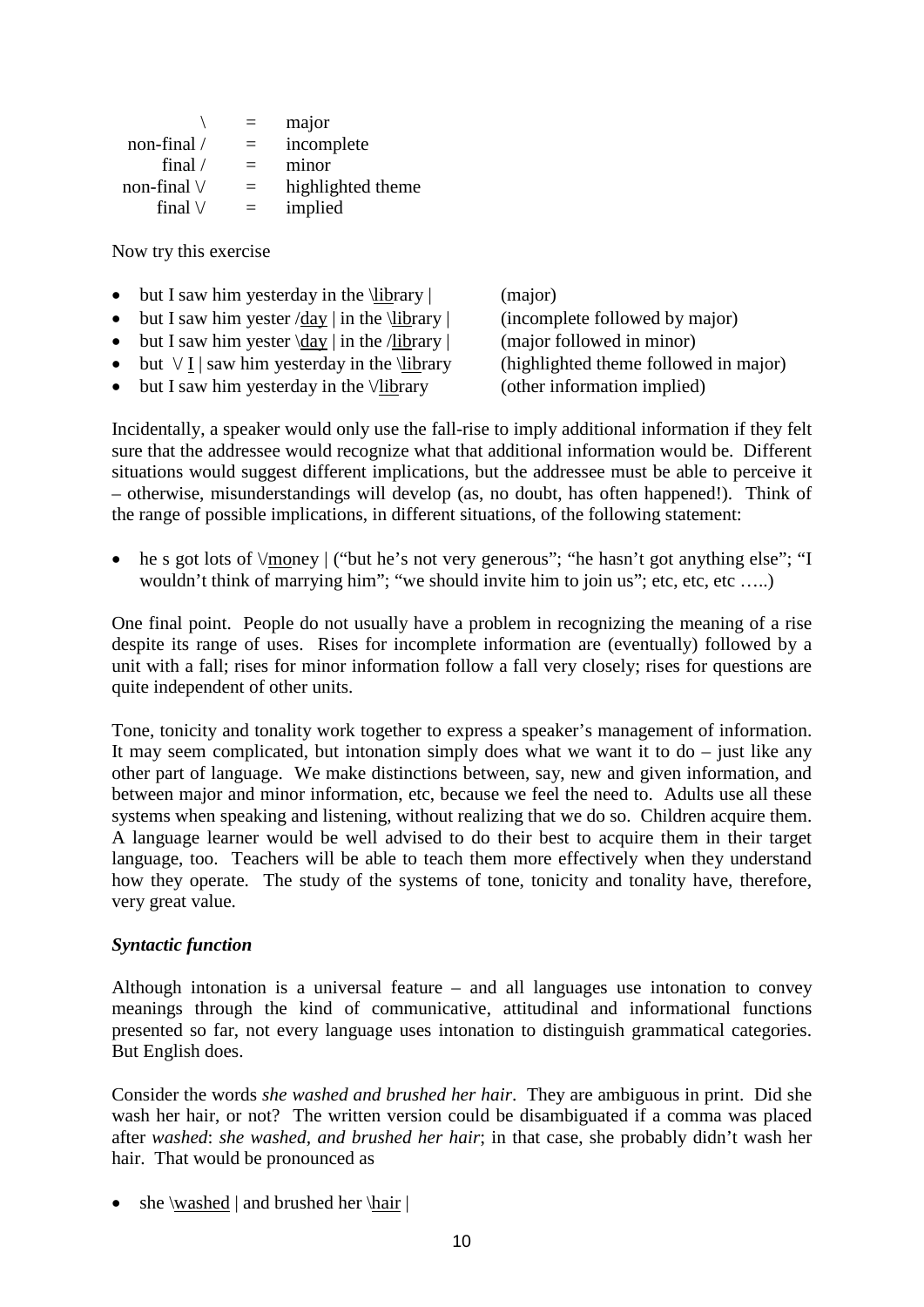The verb *washed* is intransitive. But the words could be pronounced as

• she washed and brushed her \hair |

without any pause after *washed*. This would mean that she did two things to her hair: she washed it and brushed it. In that case, *washed* is transitive – a different grammatical category – with *her hair* as direct object. So a change in tonality – and, therefore, also a change in tonicity and tone - matches a change in grammar. This means that intonation, in English, has a syntactic function. In this respect, it parallels one of the functions of punctuation, but whereas many writers treat punctuation as optional – as many people writing in English do – all speakers are obliged to operate the systems of intonation. This means that potential ambiguities in writing are usually resolved in speaking. Here is another kind of example:

- they didn't get  $\text{imarried}$  | because of the  $\text{var}$  (= that is why they didn't get married)
- they didn't get married because of the  $\sqrt{war}$  (= they did get married, but the war was not

the reason why they did)

Other instances of this kind of syntactic function can be found in the centre fold **Intonation Information** and in Halliday (1967), Crystal (1975) and Tench (1996:339-49). Intonation plays a similar role in German (Tench 1996a) and Portuguese (Crystal 1975:43-5) but they are not exactly equivalent to English, and thus constitute a potential stumbling block to learners. This potential problem is the subject of an interesting study by Helen Beer in this issue who has tackled it in a most commendable – even, valiant – manner with Chinese learners of English.

# *Textual function*

Intonation also works on a higher level than the sentence in discourse. Halliday has not dealt with anything above the sentence, but Pike, Brazil, Couper-Kuhlen and Crystal have (see Tench 1990:246-298). Just as written text is divided into paragraphs, spoken text is also divided into larger sections ('breath groups', 'pitch sequences', 'paratones', 'phonological paragraphs'). Briefly, a new topic is signaled by a high pitched 'onset' syllable in the pretonic/head of the first intonation unit and its completion by a relatively low pitch on the tone (and any 'tail') in the final unit. There is a gradual lowering of the 'baseline' of pitch in each unit; this gradual 'declination' is observable in our short Cardiff discourse. The first unit starts with a relatively high baseline and each succeeding unit 'drifts' gradually down and reaches a relatively low point at the end of *in nineteen fifty five*. A second 'paragraph' then begins with the relatively high pitch on *that*.

This declination can be interrupted by a speaker maintaining the baseline instead of allowing it to drift down. This means that one piece of information has to be treated as equivalent in meaning to the previous one. If the speaker raises the baseline, the information is to be treated as contrastive; and if the speaker drops the baseline lower than expected, then the information is to be treated as incidental (the equivalent of bracketing!).

All languages use intonation for this function, and it is quite possible that this function is expressed in similar ways. If that is the case, there will be no need to teach it. The most useful study of this function is Brazil (1997).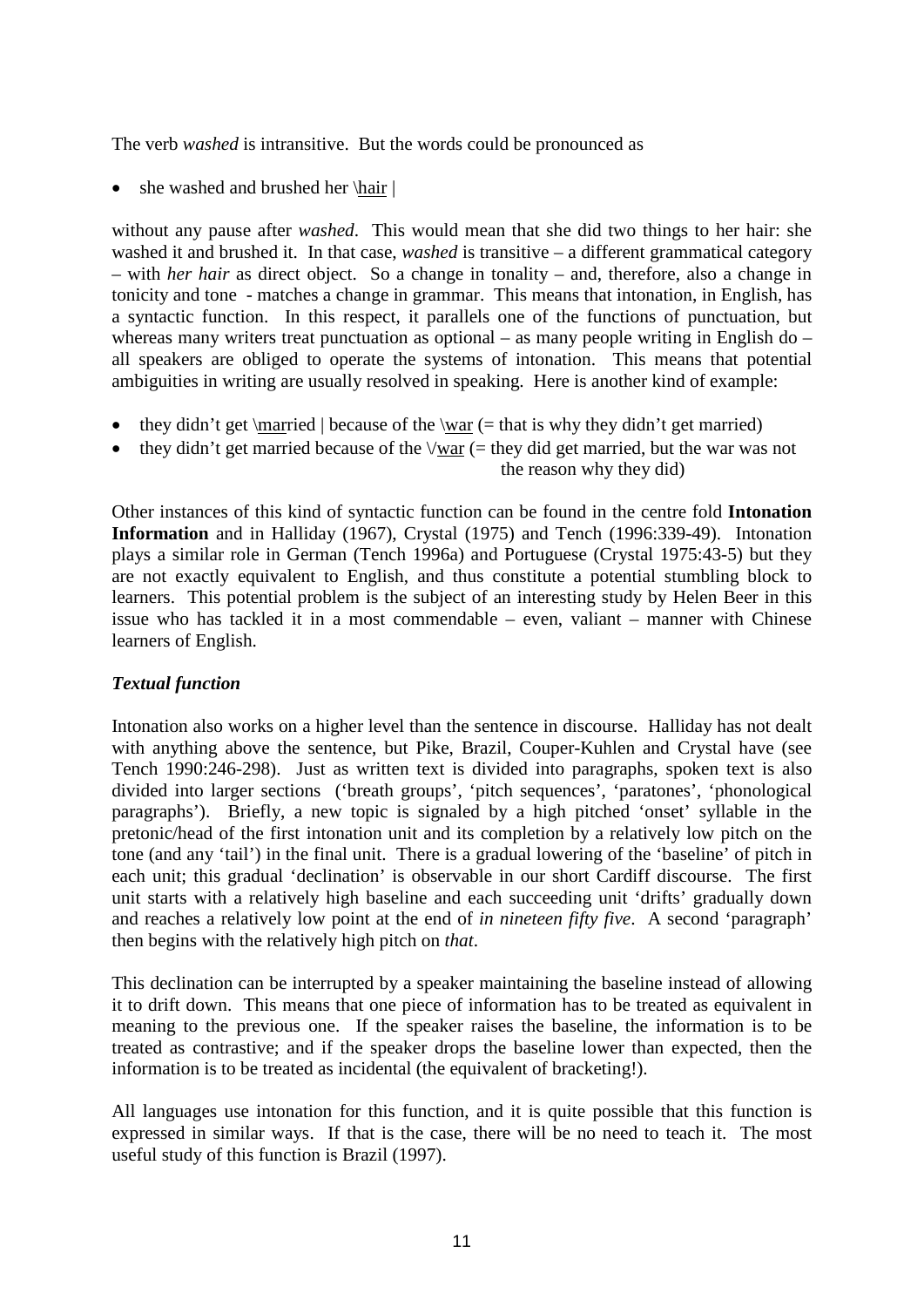However, there is one further point of interest here, which concerns the development of a recent innovation in English intonation: the so-called high rising tone, or better described as a raised rising tone. Some people use it when they want to simultaneously provide information and check the addressee's recognition of the significance of it. It is different from the checking mechanism introduced early on

• China s got the largest population in the /world (checking whether that is what was said, or meant)

In the innovation form, the rise begins from a higher pitch level (hence, 'raised') and accompanies the provision of new information, *not* reference back to what has already been said

China s got the largest population in the  $\uparrow$ /world

(providing new information and checking on the addressee's appreciation of its significance, *not* checking on what they themselves had said or meant). This development, and others, are fully explored in Bradford (1997) and Tench (2003).

# *Genre-specific function*

Finally – and briefly – one other function of intonation, this time affecting whole discourses. One kind of discourse sounds quite different from another, like news-reading from poetry recitation. In each culture there is a recognition of different kinds, or genres, of spoken discourse by the very sound of them. The distinctive genre-specific sound is an amalgam of different factors: the length of intonation units, the proportion of falls and rises, the degree of variety in tones and pretonics/leads, the amount of variation in speed, loudness, pitch and rhythm, and the presence/absence of vocal qualities like whisper, huskiness, laughter, etc. This amalgam can be called the 'prosodic composition' of a genre, and intonation plays a crucial role in it. Think, for instance, of the crucial role of intonation in the British tradition of ghost stories; they would not be the same without the low pitched, slow paced build up to the frightening situation. But such a sequence of low-pitched, slow paced intonation units would be quite out of place, for instance, in a weather forecast (apart from comedy!).

Cultures vary in the prosodic composition of spoken genres. (The news sounded much more exciting in Brazilian Portuguese, as I recall! Their football commentaries certainly sounded more dramatic too, especially when a goal was scored!) The teaching of prosodic composition will not be offered to all learners, but might be offered to highly proficient speakers of the target language.

# **Finally …**

What should be offered to all learners? Everything in the communicative, attitudinal, informational and syntactic functions that differs from their mother tongue. Think of greetings, for a start. Although English and German, for instance, have much in common in intonation, German intonation in greetings is different from English. Check differences in other aspects of social interaction. Check whether the usual intonation of wh-questions in the mother tongue matches that in English. Do the equivalent of tags in English have the same choice of tones? Are there differences in the way attitudes are expressed? Does, for instance, the intonation of a plain statement in the mother tongue correspond to the intonation for expressing, say, insistence, or complaining, in English? Does the mother tongue have a rise